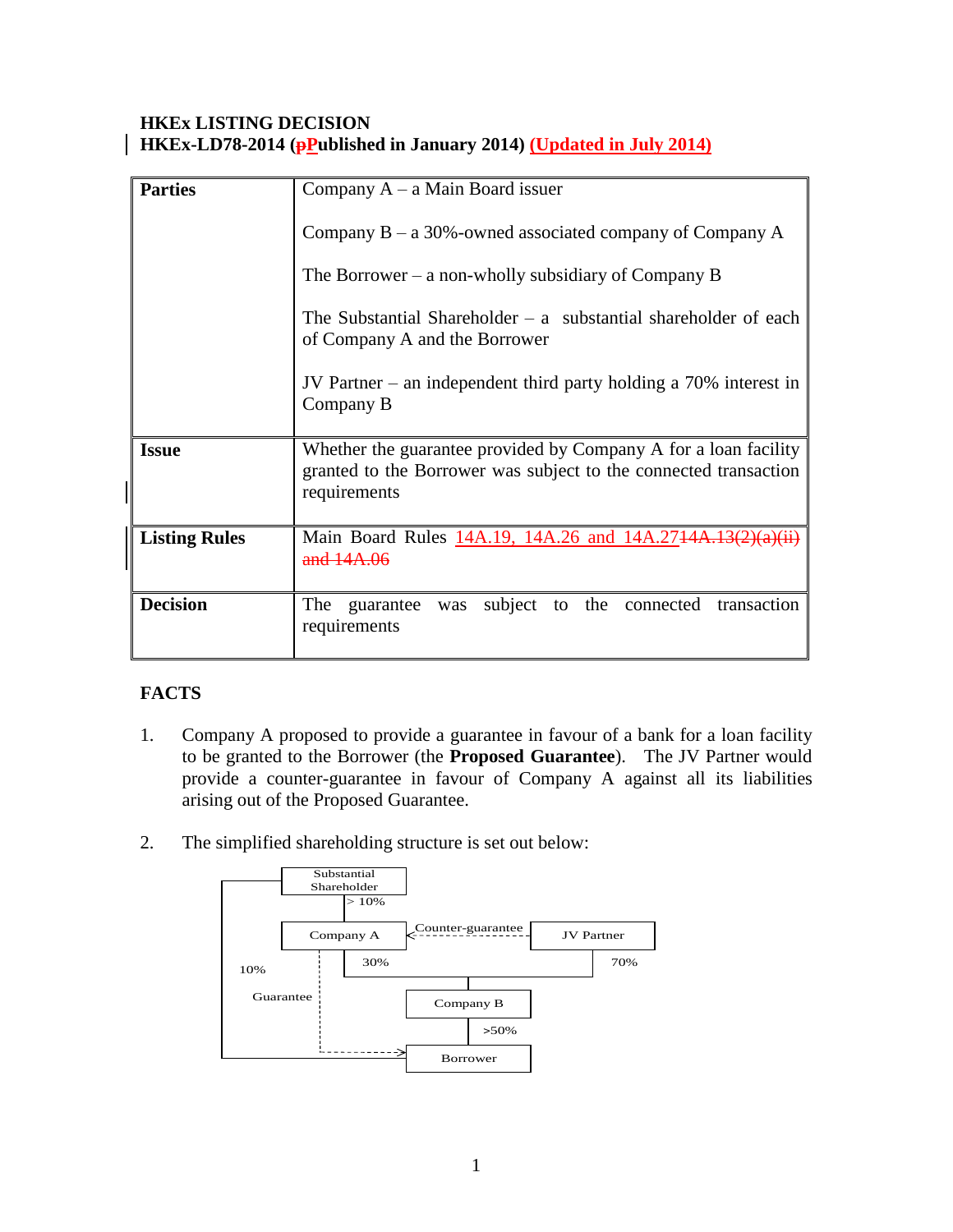- 3. Company B and the Borrower were associated companies of Company A. Company B was an investment holding company and did not have any operating subsidiaries other than the Borrower.
- 4. Company A enquired whether the Proposed Guarantee would be subject to the connected transaction requirements under Chapter 14A. It submitted that:
	- the Borrower was not a connected person of Company A; and
	- the Borrower was not a "commonly held entity" falling under Rule 14A.2714A.13(2)(a)(ii). While the Substantial Shareholder owned 10% interest in the Borrower, neither Company A nor any of its subsidiaries was a shareholder of the Borrower. Company A only had an indirect interest in the Borrower through Company B.

#### **APPLICABLE LISTING RULES**

5. Rule 14A.19 14A.06 states that :

"The Exchange has the specific power to deem any person to be a connected person. (see rule  $14A.11(4)$ ) ..."

6. Rule 14A.13 states that: " A connected transaction is:

 $\bigoplus$ 

(2) the provision of financial assistance:

 $(a)$  by a listed issuer to:

(i) a connected person; or

(ii) a company in which both the listed issuer and a connected person are shareholders and where any connected person(s) of the listed issuer (other than at the level of its subsidiaries) as defined under rules 14A.11(1) to (4) is/are (individually or together) entitled to exercise, or control the exercise of, 10% or more of the voting power at any general meeting of such company.

$$
\frac{22}{\cdots}
$$

6. Rule 14A.26 states that:

"Financial assistance provided by a listed issuer's group to, or received by a listed issuer's group from, a commonly held entity is a connected transaction."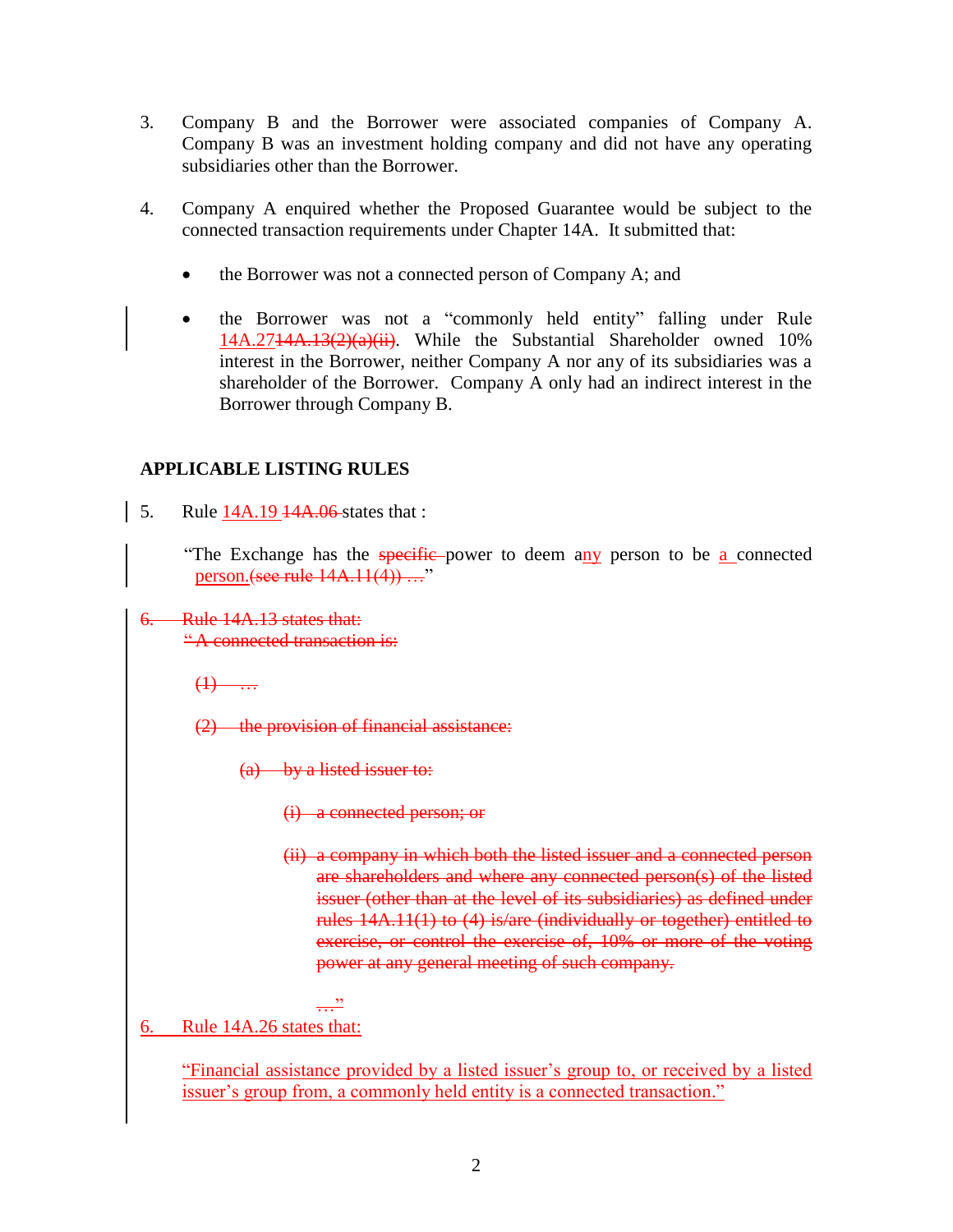| Rule 14A.27 states that:<br>7.                                                                                                                                                                                                                                                                                                                                                                                                                                                                                                                                                                                                            |
|-------------------------------------------------------------------------------------------------------------------------------------------------------------------------------------------------------------------------------------------------------------------------------------------------------------------------------------------------------------------------------------------------------------------------------------------------------------------------------------------------------------------------------------------------------------------------------------------------------------------------------------------|
|                                                                                                                                                                                                                                                                                                                                                                                                                                                                                                                                                                                                                                           |
| "A "commonly held entity" is a company whose shareholders include:                                                                                                                                                                                                                                                                                                                                                                                                                                                                                                                                                                        |
| (1)<br>a member of the listed issuer's group; and                                                                                                                                                                                                                                                                                                                                                                                                                                                                                                                                                                                         |
| (2)<br>any connected person(s) at the issuer level who, individually or together,<br>can exercise or control the exercise of 10% or more of the voting power<br>at the company's general meeting. This 10% excludes any indirect<br>interest held by the person(s) through the listed issuer."                                                                                                                                                                                                                                                                                                                                            |
| 7.8. Rule 14A.8914A.65 states that:                                                                                                                                                                                                                                                                                                                                                                                                                                                                                                                                                                                                       |
| "Financial assistance provided by a listed issuer's group to a connected person or<br>commonly held entity is fully exempt if it is conducted:                                                                                                                                                                                                                                                                                                                                                                                                                                                                                            |
| (1)<br>on normal commercial terms or better; and                                                                                                                                                                                                                                                                                                                                                                                                                                                                                                                                                                                          |
| (2)<br>in proportion to the equity interest directly held by the listed issuer or<br>its subsidiary in the connected person or the commonly held entity.<br><u>Any guarantee given by the listed issuer's group must be on a several</u><br>(and not a joint and several) basis.<br>"The following connected transactions are exempt from the reporting,                                                                                                                                                                                                                                                                                  |
| announcement and independent shareholders' approval requirements of this<br>Chapter:-                                                                                                                                                                                                                                                                                                                                                                                                                                                                                                                                                     |
| $\left(\frac{1}{1}\right)$                                                                                                                                                                                                                                                                                                                                                                                                                                                                                                                                                                                                                |
| $\overline{\cdots}$                                                                                                                                                                                                                                                                                                                                                                                                                                                                                                                                                                                                                       |
| (3) financial assistance provided by a listed issuer for the benefit of a connected<br>person in which the listed issuer is a shareholder, or any company falling<br>under rule $14A.13(2)(a)(ii)$ , not in the ordinary and usual course of business<br>but on normal commercial terms (or better to the listed issuer), provided that<br>the assistance being provided is in proportion to the listed issuer's equity<br>interest in the connected person or the company falling under rule<br>14A.13(2)(a)(ii). In addition, any guarantees given by the listed issuer must<br>be on a several (and not a joint and several) basis; or |

 $\cdots$ "

# **ANALYSIS**

8.9. The connected transaction Rules seek to safeguard against connected persons taking advantage of their positions to the detriment of the issuer's minority shareholders. Under the Rules, the Exchange may deem a person to be connected in respect of a